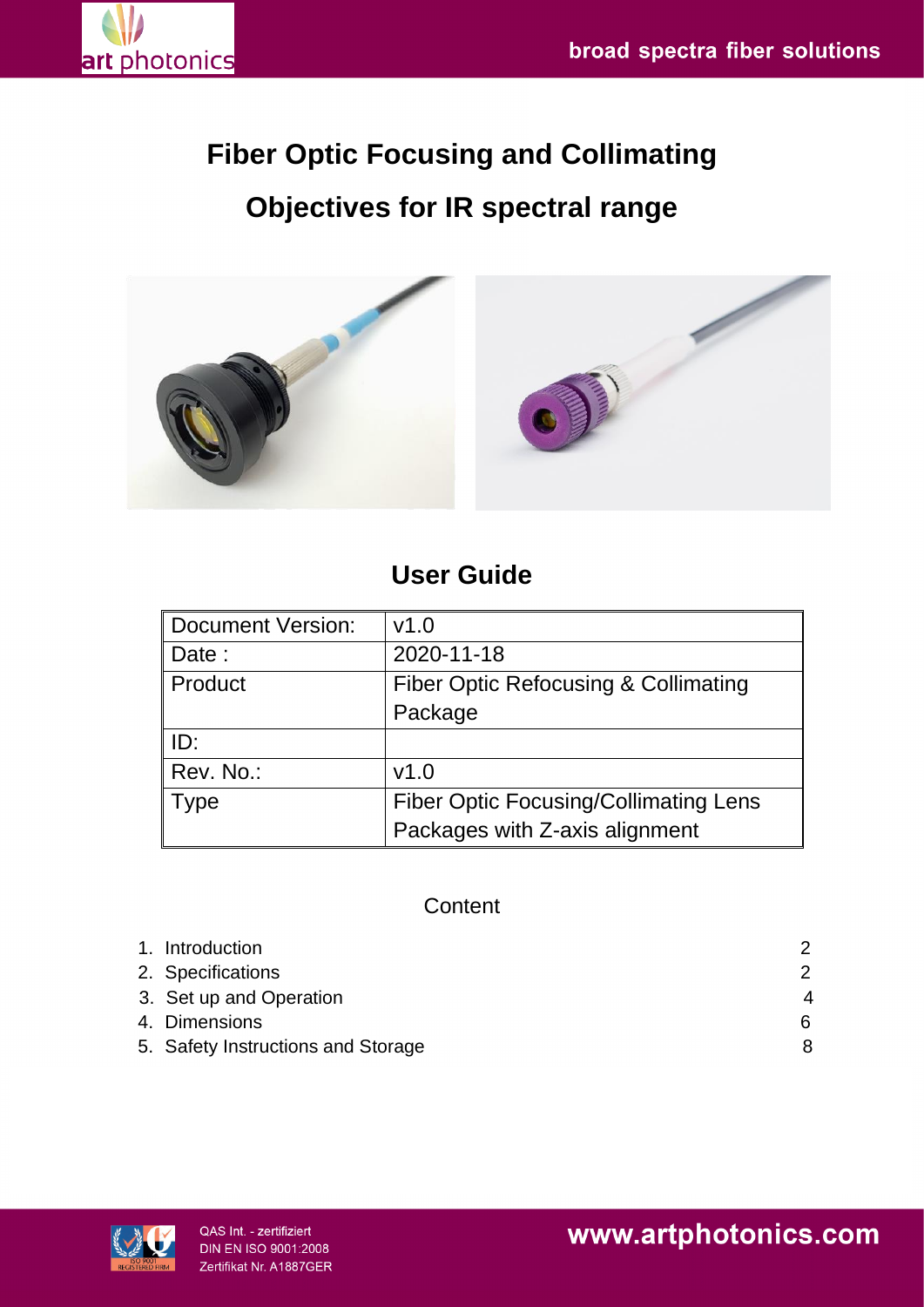

## **1. Introduction**

Zinc Selenide Infrared Focusing and Collimating Objectives are designed by art photonics to provide maximum coupling efficiency with fiber optic cables. Each objective contains one ZnSe plano-convex or double-convex lens. Movable parts of the package allow the Z-axis alignment. All lenses have anti-reflection (AR) coating for 3-5µm or 8-12μm wavelength and are ideal for a range of fiber optics applications.



# **2. Set up and Operation**

Collimation and Refocusing Objectives have movable parts to align the distance between the lens and fiber end. The lens position is pre-aligned. However, an additional Z-axis adjustment is available because the focal plane position may vary due to the difference of optical parameters of the system.

How to install the objective and align it for the maximum signal:

- Attach SMA connector of the cable into the fiber adapter and start the signal observing.

- The lens is pre-aligned. But the focus position can change because of working wavelength.

- Follow the instructions at the picture to align the focusing and get a better signal.

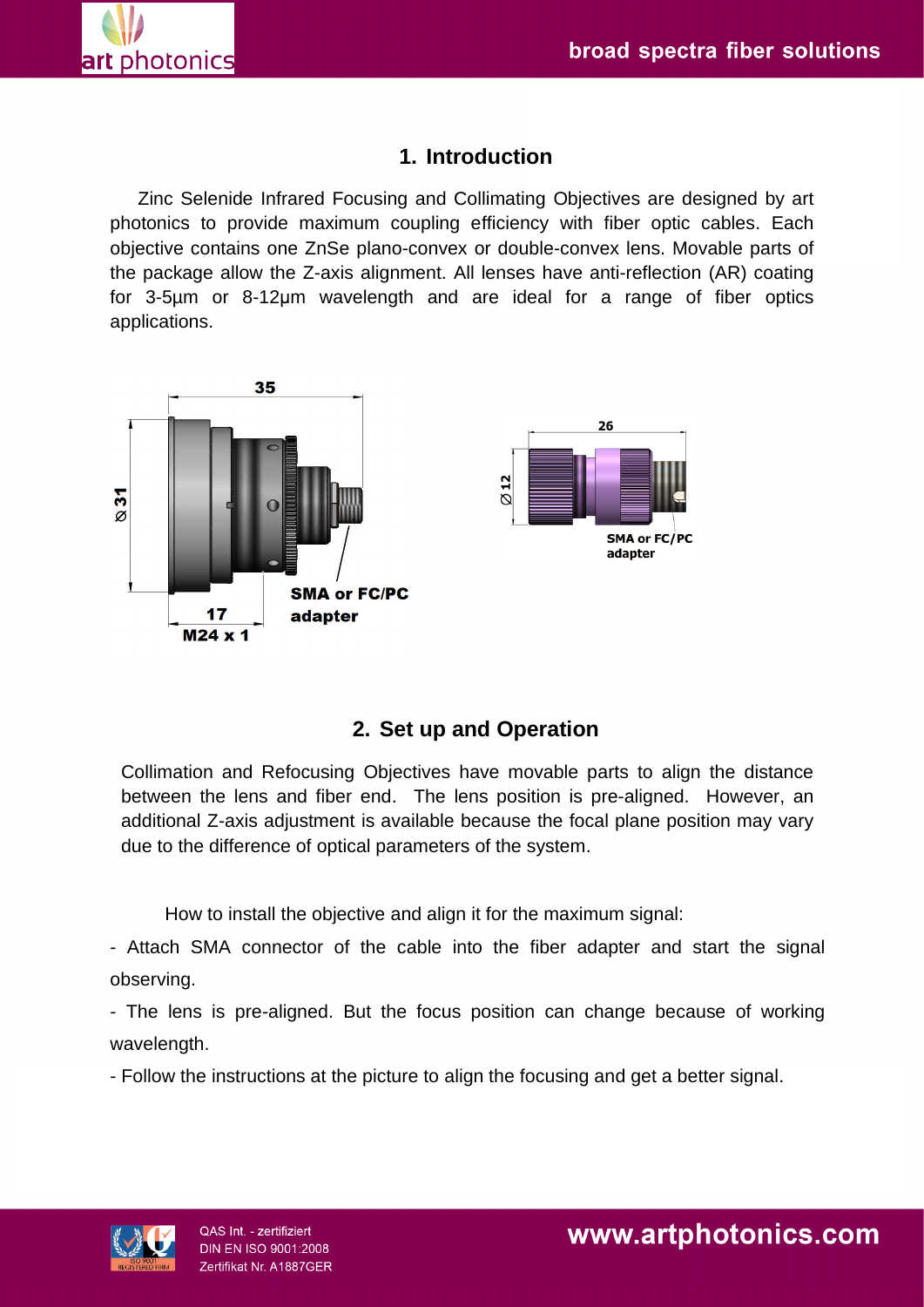





# **3. Specifications**

 **Fiber Optic Refocusing Objective FORO-L Fiber Optic Collimating Objective FOCO-L**





| <b>Parameter</b>                     | <b>FORO-L-3/5-F10</b>               | FORO-L-8/12-F10              | FOCO-L-3/5-F20                      | FOCO-L-8/12-F20                     |
|--------------------------------------|-------------------------------------|------------------------------|-------------------------------------|-------------------------------------|
| <b>ZnSe Lens</b>                     | Double-convex $\varnothing$<br>15   | Double-convex<br>Ø15         | Plano-convex<br>Ø15                 | Plano-convex Ø15                    |
| <b>AR Spectral</b><br>Range          | $3-5\mu m$                          | $8-12\mu m$                  | $3-5\mu m$                          | $8-12\mu m$                         |
| <b>Lens Focal</b><br><b>Distance</b> | $10 \text{ mm}$                     | $10 \text{ mm}$              | $20 \text{ mm}$                     | 20 mm                               |
| <b>Numerical</b><br><b>Aperture</b>  | 0,35                                | 0,35                         | 0,35                                | 0,35                                |
| <b>Outer Diameter</b>                | 25 mm                               | $25 \text{ mm}$              | $25 \text{ mm}$                     | $25 \text{ mm}$                     |
| <b>Connecting</b><br>Thread          | M24x1                               | M24x1                        | M24x1                               | M24x1                               |
| Length (approx.)                     | 37 mm                               | 37 mm                        | 37 mm                               | 37 mm                               |
| <b>Alignment</b><br><b>Options</b>   | Z-axis positioning                  | Z-axis positioning           | Z-axis<br>positioning               | Z-axis positioning                  |
| <b>SMA Adapter</b>                   | <b>YES</b>                          | <b>YES</b>                   | <b>YES</b>                          | <b>YES</b>                          |
| <b>FC/PC Adapter</b>                 | On Request                          | On Request                   | On Request                          | On Request                          |
| <b>Housing</b>                       | Aluminium<br><b>Black anodizing</b> | Aluminium<br>Black anodizing | Aluminium<br><b>Black anodizing</b> | Aluminium<br><b>Black anodizing</b> |



QAS Int. - zertifiziert<br>DIN EN ISO 9001:2008 Zertifikat Nr. A1887GER

# www.artphotonics.com